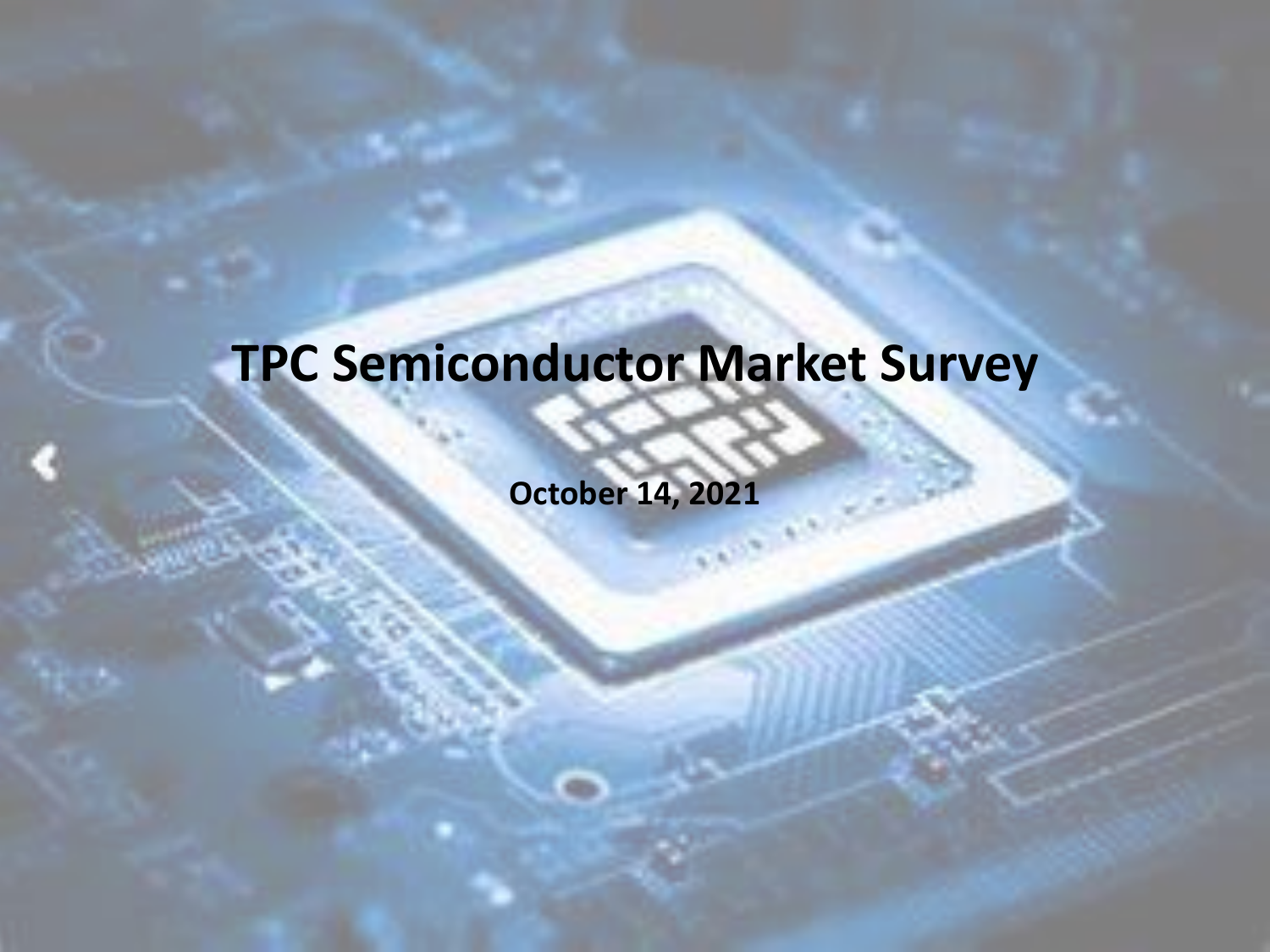### TPC September 2021 Survey Summary

*Survey Date: 10/8-10/11 Respondents: ~8,000 Location: Worldwide (~80% Asia) Who: Active Electronics Industry Professionals Response Composition (multiple choices): Industrial 38%, Auto 19%, Comm 20%, Computing 19%, Mobile 30%, Data Ctr 19%, Other 17%*

- We recently completed our monthly survey (~8,000 respondents) which saw decreases in both C3Q21 and C4Q21 outlook for growth as well as weakening seasonality expectations.
- Based on our survey's past 3 months of continued negative growth outlook, as well as seeing a continued increase in inventory imbalance (especially Auto), we believe we are in the beginning stages of a slowdown in demand.
- In support of this, we are seeing PCNB, Chromebook, Tablet demand rolling over into CY22 (down at least mid-single digits). We also see China based smartphone production weakening into C1H22.
- Finally, we see additional price increases coming for CY22 (makes the 3+ increases since the beginning of the year); which we believe will lead to some demand destruction.
- The survey showed a growth outlook for C3Q21 weakening vs. last month with 43% expecting q/q growth vs. 47% previously and 13% see it as weaker vs. 15% last month. The C4Q outlook also decreased with only 3% expecting q/q growth vs. 5% previously; while 55% see it as weaker vs. 54% last month.
- Backlog cancellation expectations (slide 7) has now shown increases in cancellations over the past 4 months.
- Inventories (slide 9) has also shown a steady increase for both C3Q and C4Q for the last 3 months
- Key product availability (slide 8) also continues to improve with DRAM and NAND now at normal or slightly above normal levels.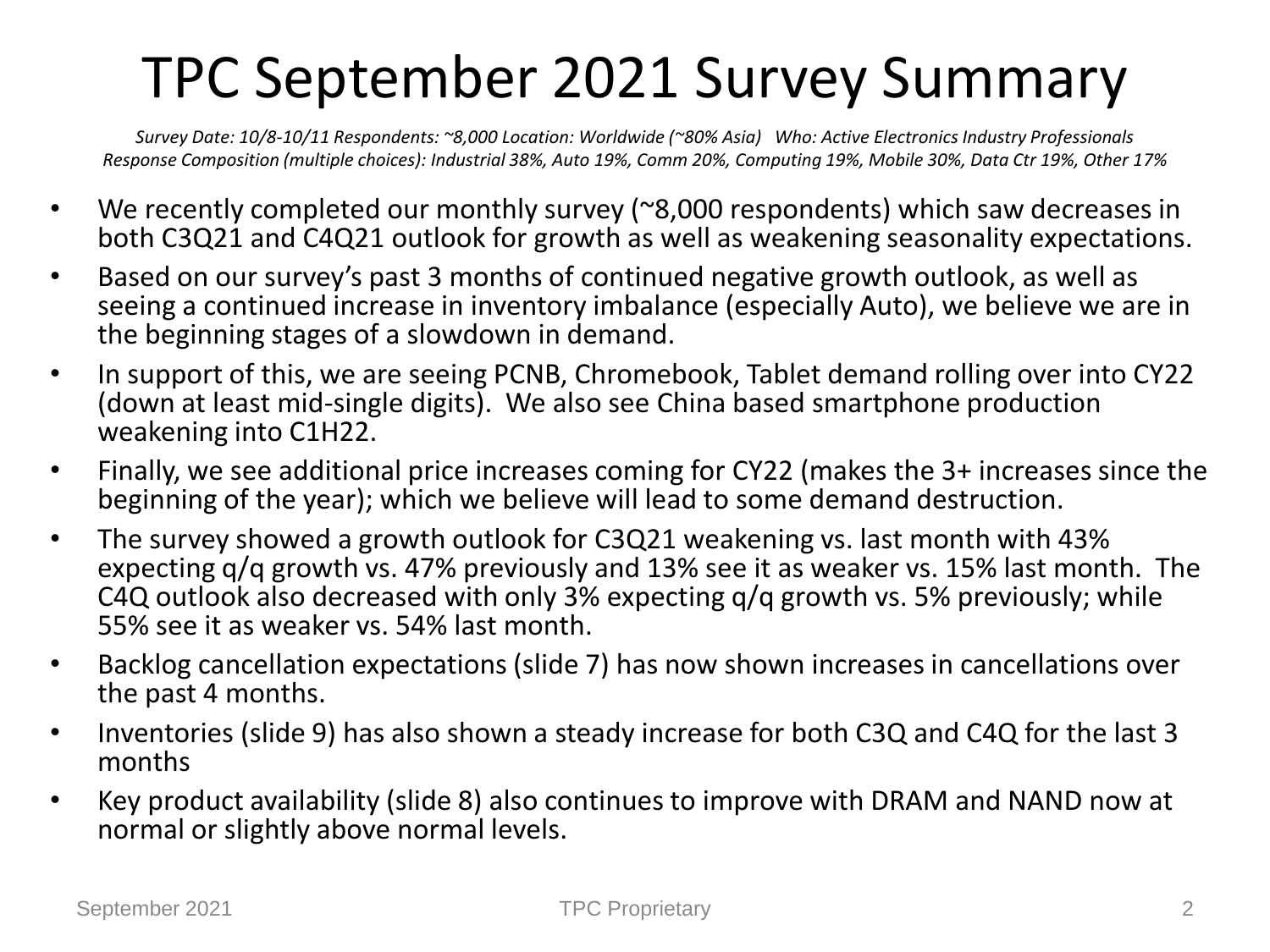#### Q/Q Demand Growth Outlook



September 2021 **TPC Proprietary** 3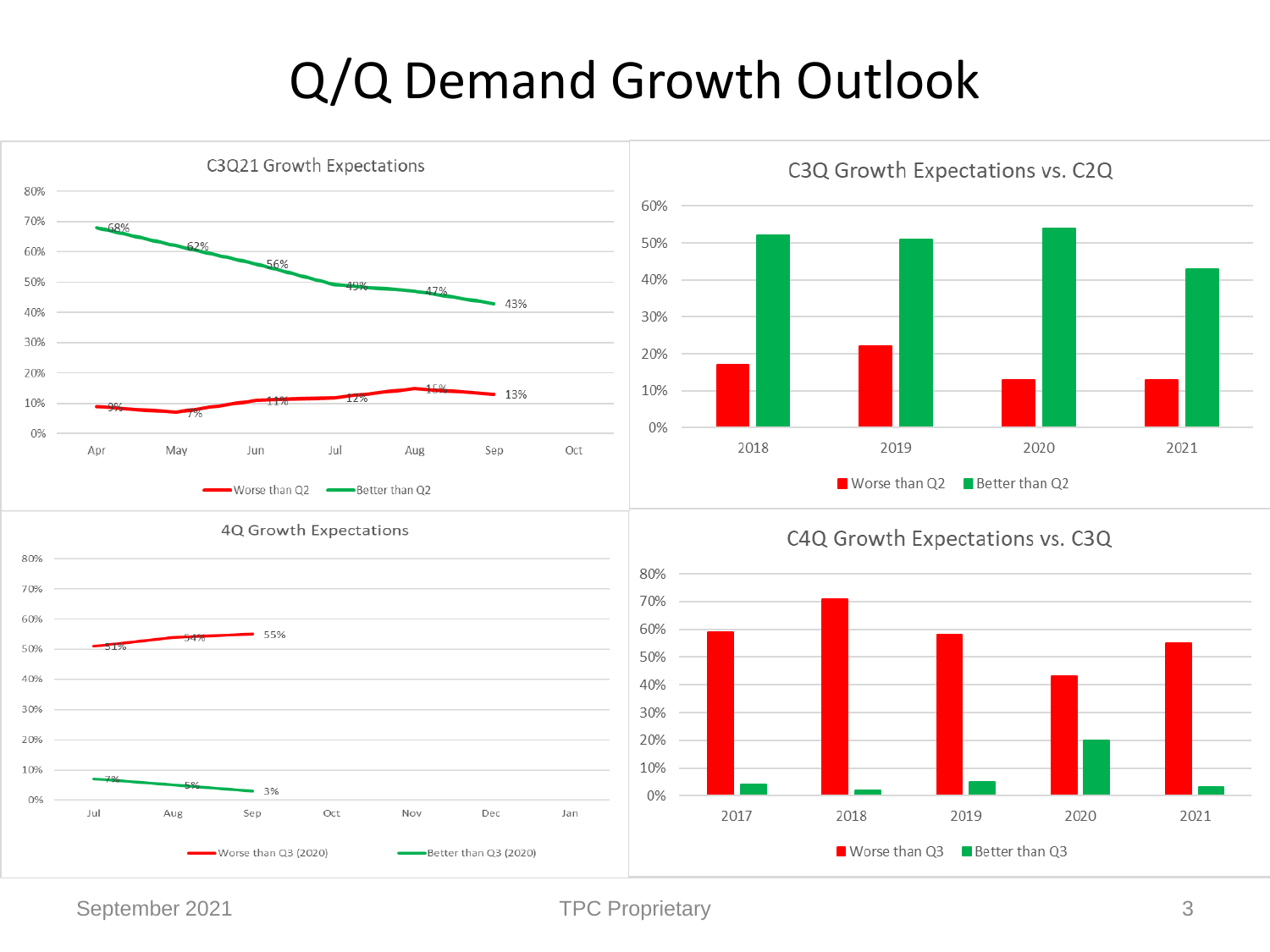#### Q/Q Seasonality Expectations



September 2021 **TPC Proprietary TPC Proprietary** 4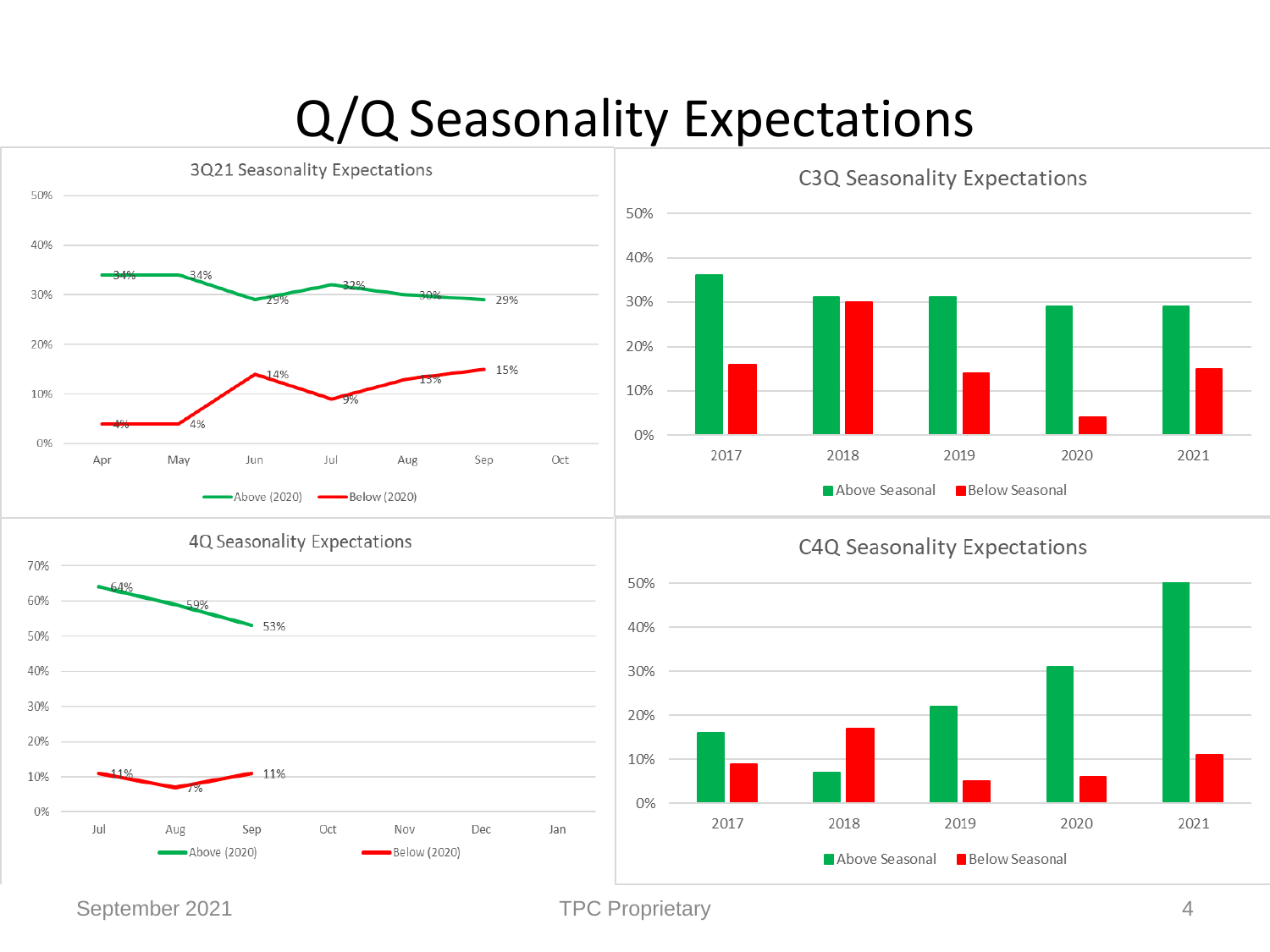## Q/Q Bookings Growth Expectations





September 2021 **TPC Proprietary** 5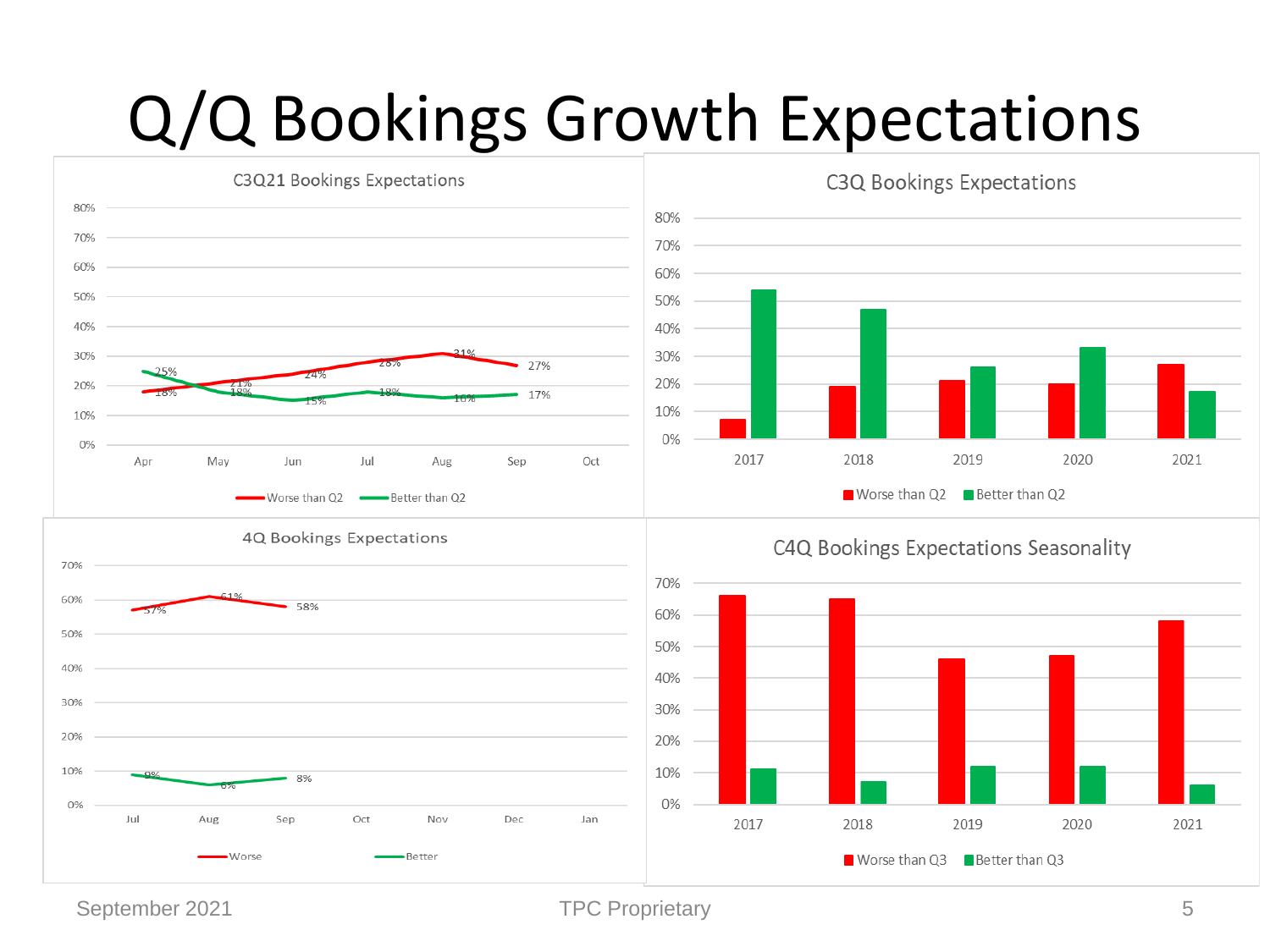## Book to Bill History & Trends

(Calendar quarters)



September 2021 **TPC Proprietary 6**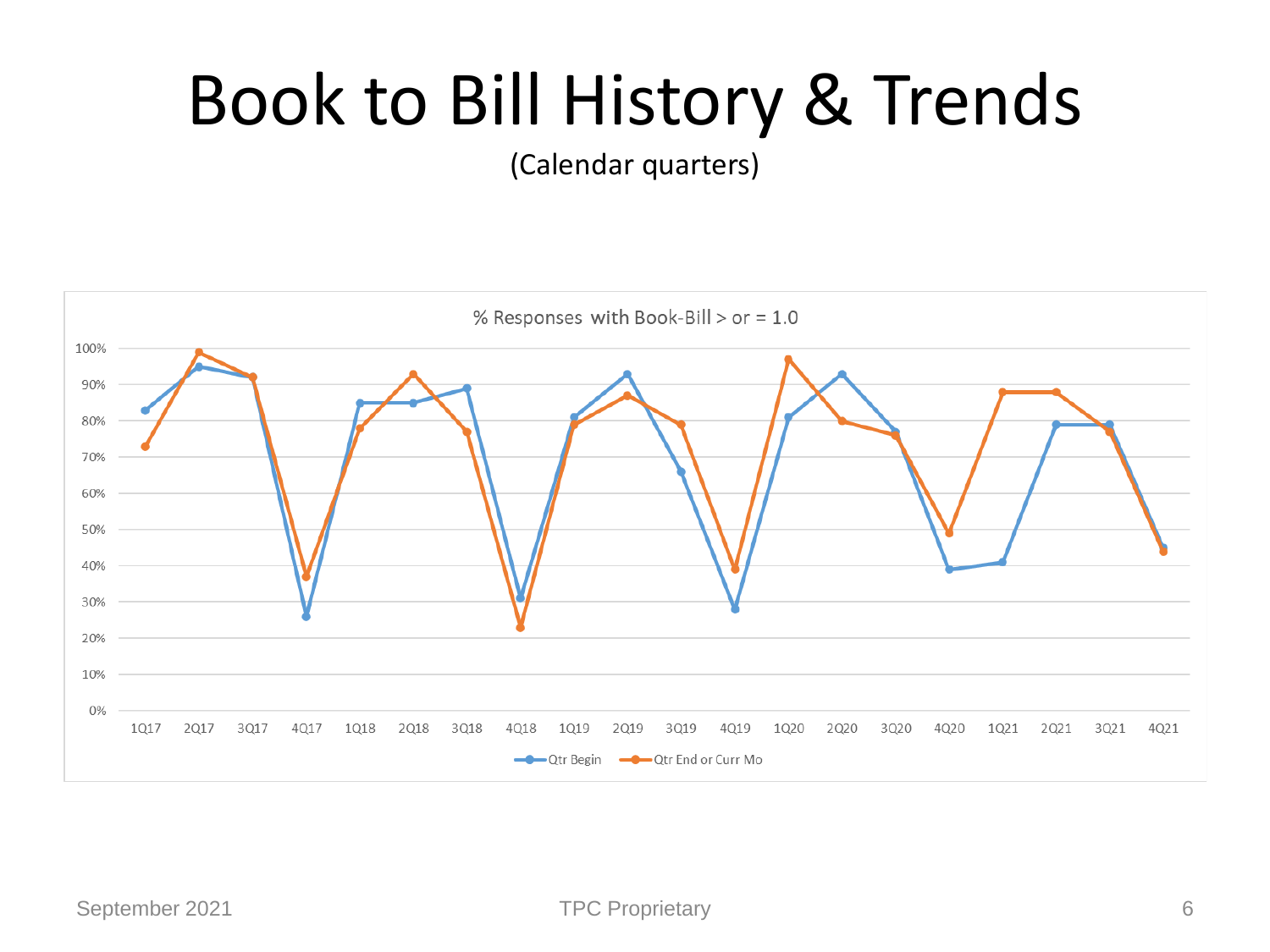#### Backlog Order Cancellations vs. 30 Days Ago

(Delta between increasing and decreasing cancellations – Higher % is more positive)

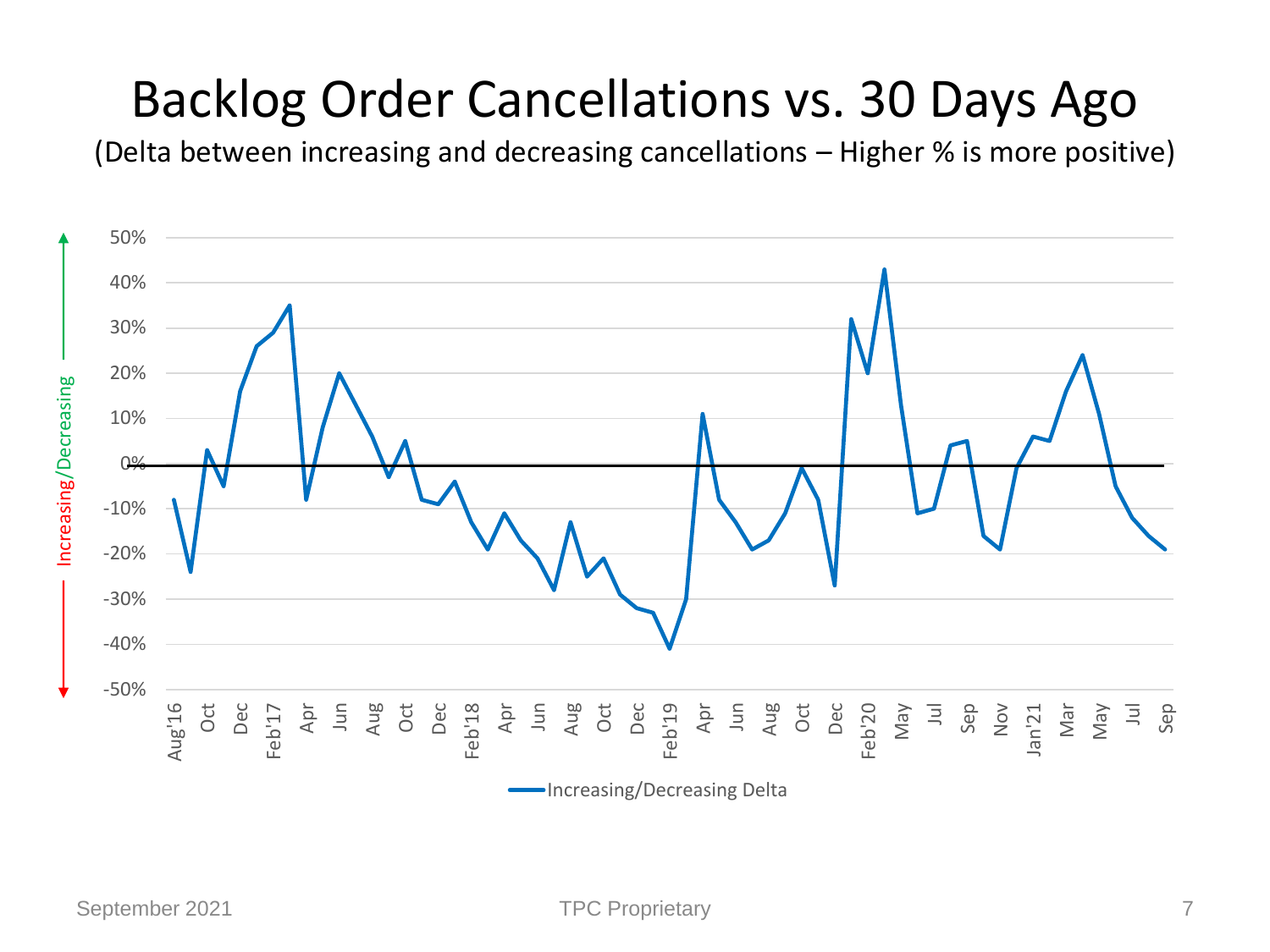### Inventory Status

(Using a scale of 1 to 5 with 1 being extremely low inventory, 3 being the normal amount, and 5 being extremely high; how do you view inventory levels for the following products?)

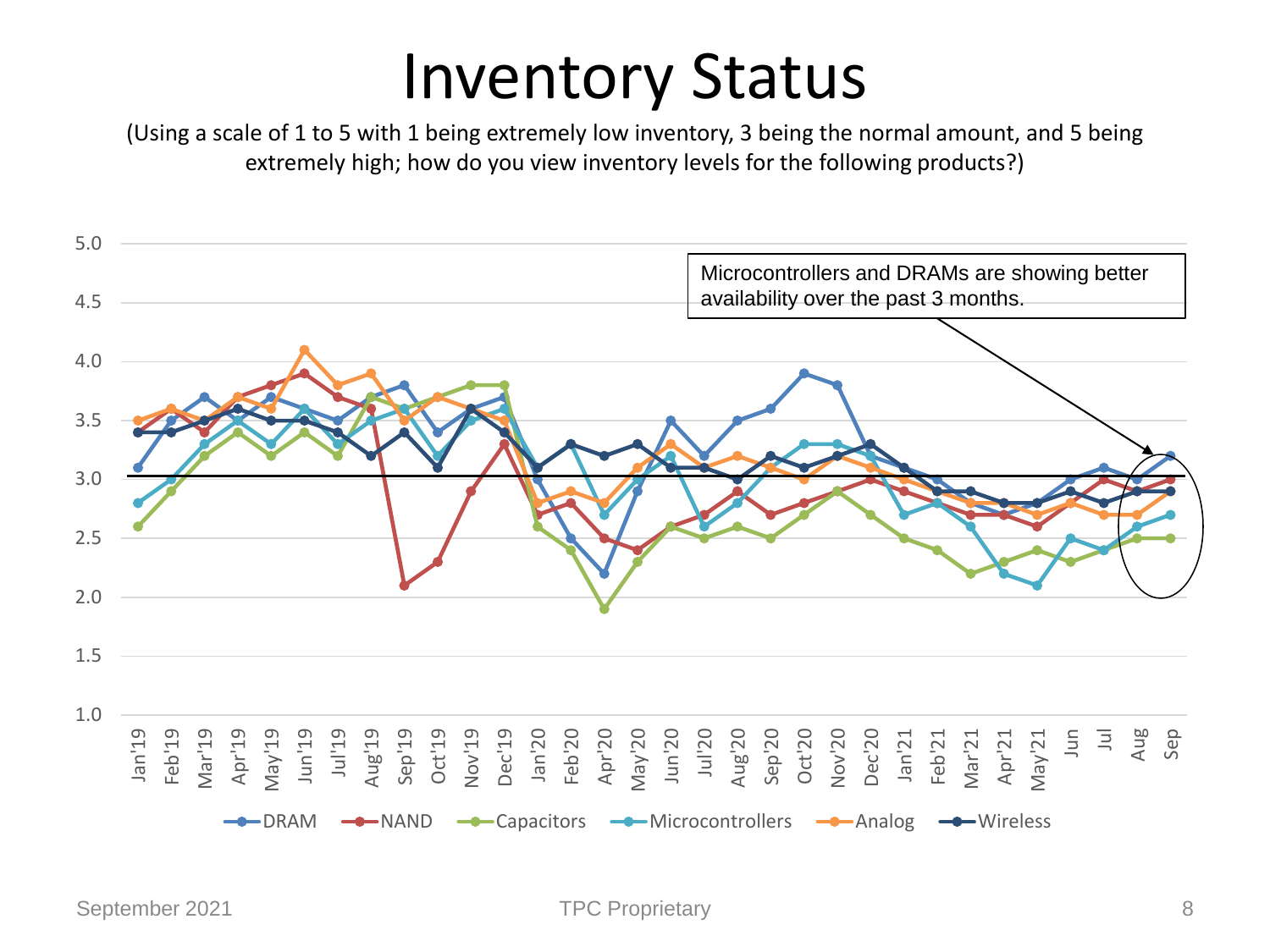## Q/Q Inventory Growth

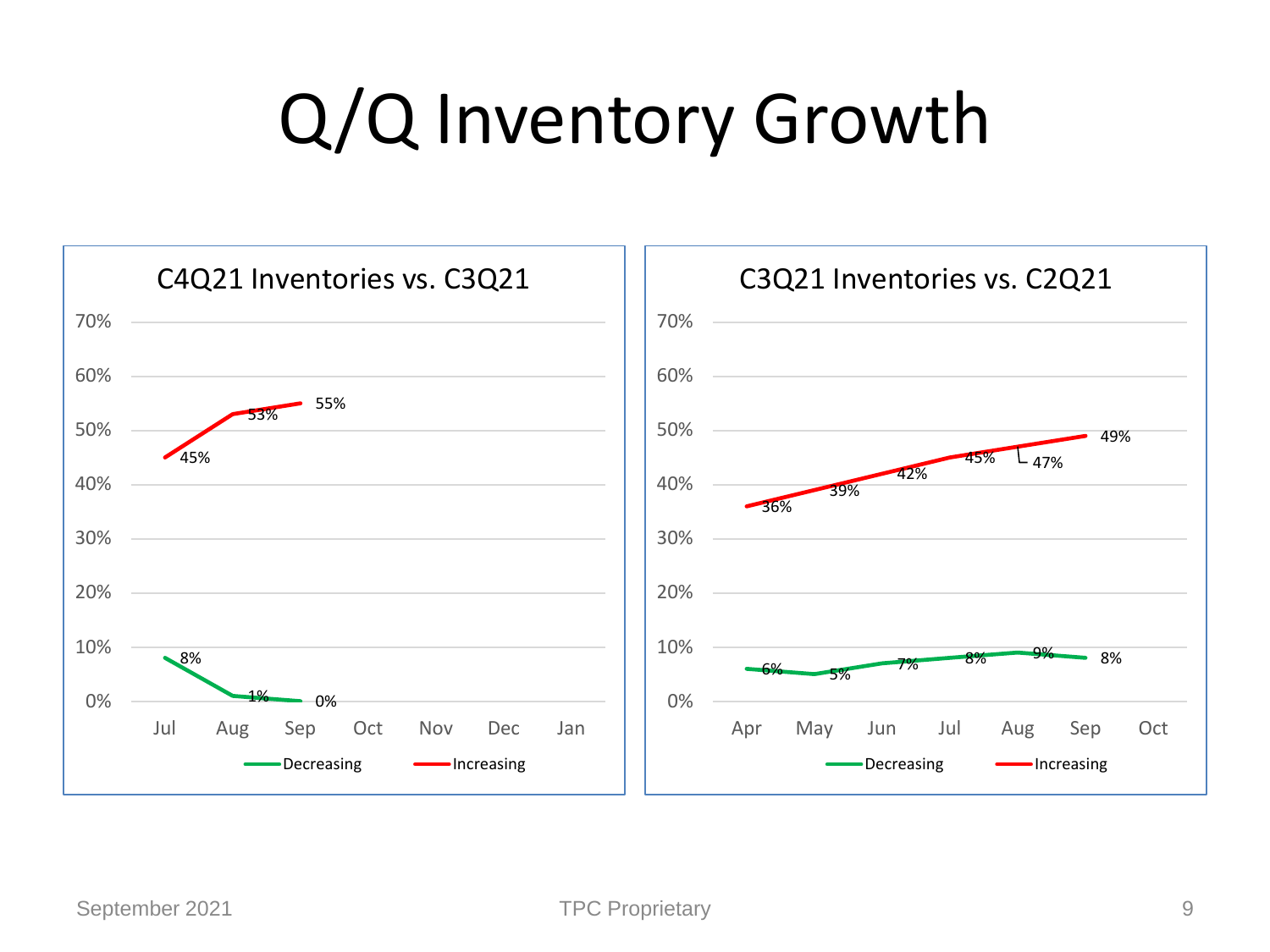# Q/Q Pricing Trends